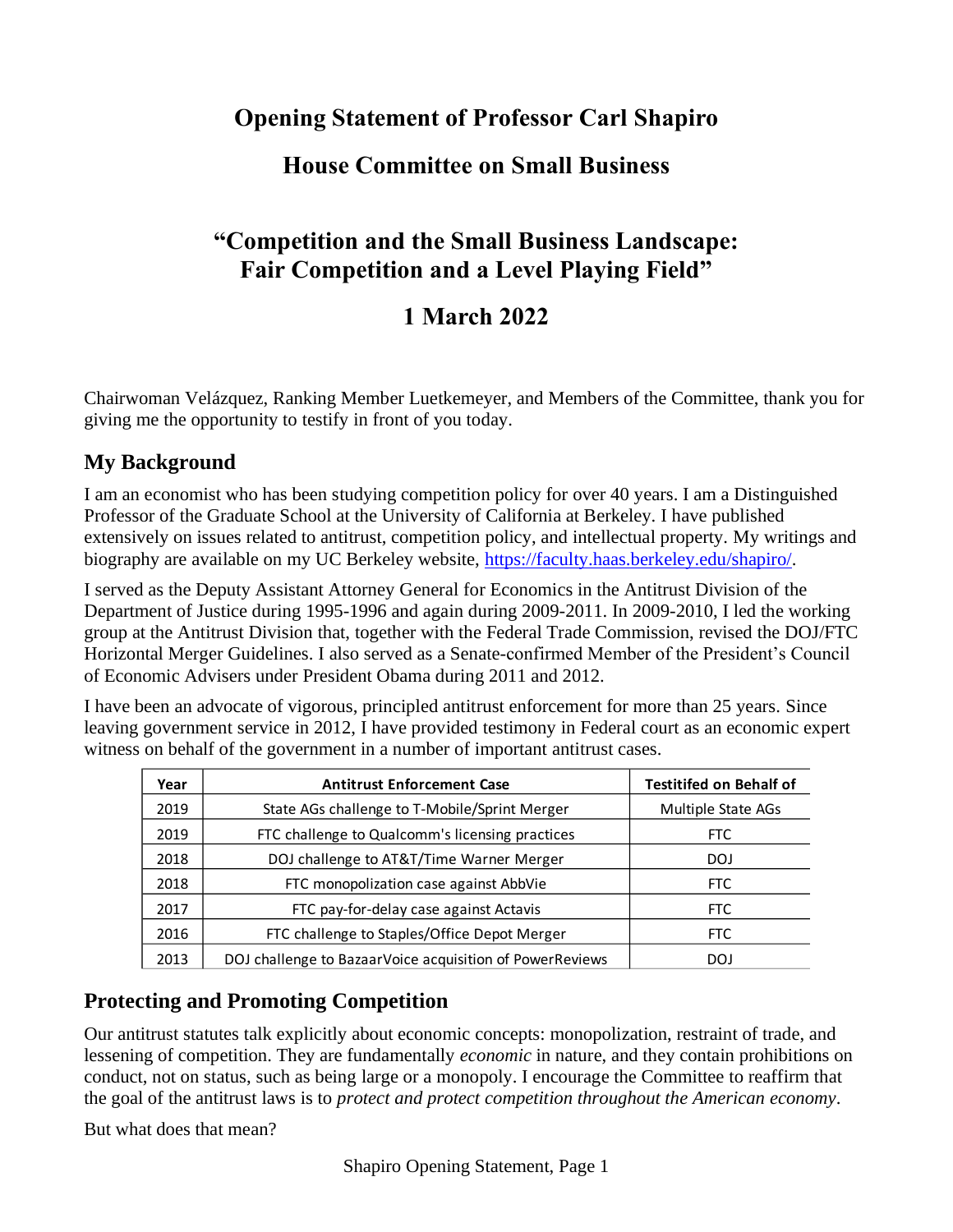Competition is messy. Competition can be rough-and-tumble. Competition can feel deeply unfair when one loses. We all *say* we like competition, but who really welcomes a formidable, rival in any domain?

Competition is inherently an economic concept. My field of economics, industrial organization, studies competition and its absence, monopoly. We also study government policies to control monopoly power, through antitrust and regulation. Economists stress that competition is a *dynamic process*:

- Competition is the process by which businesses strive to attract *customers* by better serving their needs. These customers might be consumers or they might be small businesses.
- Competition also is the process by which businesses strive to attract *workers* by offering them attractive wages and fringe benefits. Today's small business owners certainly appreciate that they must compete to attract workers.

In many markets, the competitive process naturally results in a market structure with lots of suppliers. We see this outcome in markets for restaurants or dry cleaners or legal services in urban areas. In many other markets, where economies of scale are sizeable, the competitive process naturally results in a market structure with just a few large firms. We typically see this outcome in the manufacturing of highly sophisticated equipment, from aircraft to farm machinery to advanced microprocessors. There is nothing inherently wrong with that outcome, so long as it results from legitimate competition rather than anticompetitive mergers or exclusionary conduct. Moreover, government policies that try to prevent firms from exploiting economies of scale and scope would be both futile and counterproductive.

*The key is to focus on the competitive process, not the resulting market structure.* Economists and policy makers learned this many years ago, but it seems to be lesson very much in need of repeating today.

I favor replacing the term "consumer welfare standard" with the term "protecting competition standard" to clarify that the goal of antitrust is to promote and protect competition. More specifically:

**Protecting Competition Standard:** A business practice is judged to be anti-competitive if it harms trading parties on the other side of the market as a result of disrupting the competitive process.

Promoting competition does not mean shielding *any* businesses from the buffeting winds of legitimate competition, be they large firms with outsize political influence or small firms that are struggling to compete against larger rivals with lower costs. As a champion of competition, I am instinctively skeptical of pleas by politically powerful businesses to be shielded from competition.

Promoting competition also does not involve hobbling a successful firm just because it has grown large, even if has come to dominate a market, so long as it gained that position fair and square.

### **How Antitrust Lost its Way – Twice**

My recent paper, [Antitrust: What Went Wrong and How to Fix It,](https://faculty.haas.berkeley.edu/shapiro/fixingantitrust.pdf) explains how the courts lost their way in interpreting the antitrust laws, first in the 1960s and then again over the past thirty years.

During the 1960s, the Supreme Court issued a number of antitrust decisions in favor of plaintiffs were badly misguided. These decisions suffered from serious deficiencies in economic reasoning, or a complete lack of economic reasoning. These grave shortcomings caused the Court to reach faulty conclusions about the real-world economic effects of various business practices.

The fundamental problem is that the Court did not have a coherent view of the competitive process and thus lacked reliable principles to distinguish procompetitive business conduct from anticompetitive exclusion. The per se rule prohibiting a manufacturer from allocating geographic regions to retailers was not supported by microeconomics. Likewise, the Court's method of distinguishing legitimate price competition from predatory pricing was flawed, and its hostility to vertical and conglomerate mergers was unsupported by economic theory or evidence. Fortunately, from the late 1970s through the mid-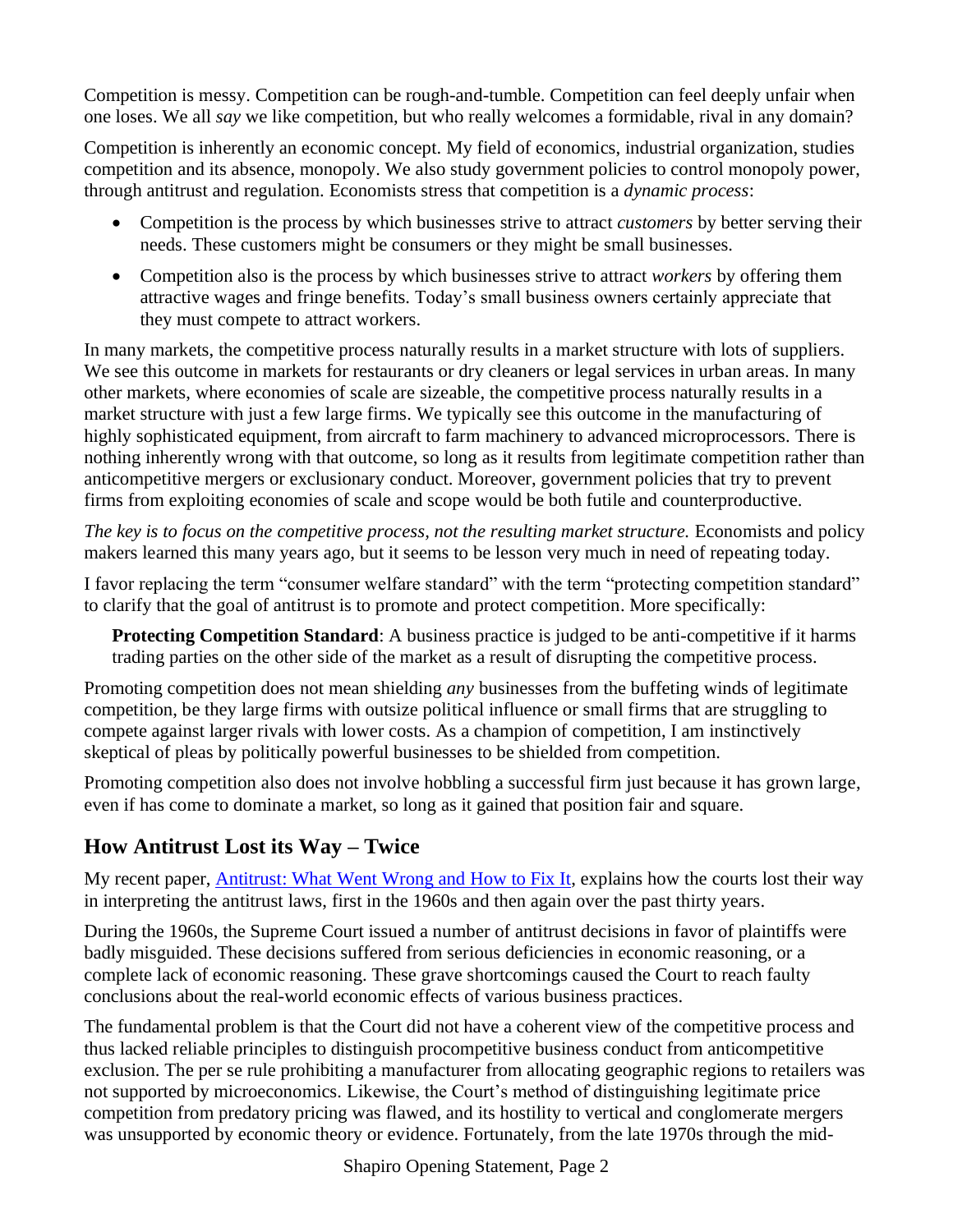1980s the law changed significantly and became much better aligned with economic theory and evidence. The Harvard School and the Chicago School both deserve credit for this shift, although during this period of time the courts followed the Harvard School more closely.

But then, starting in the late 1980s, the courts increasingly came under the influence of a group of lawyers associated with the Chicago School. Antitrust law lost its way a second time. The drift was in the opposite direction, but the underlying cause was again a failure understand the real-world economic effects of various business practices. That judicial narrowing of the Sherman Act continues to this day.

#### **A Positive Program to Strengthen Antitrust Enforcement**

What is to be done? In broad terms, there are three choices: (1) continue with the status quo, (2) strengthen antitrust law to better promote and protect competition in the modern economy, or (3) dramatically change antitrust law by adopting bright-line rules to deconcentrate our economy.

As explained in my attached paper, [Antitrust: What Went Wrong and How to Fix It,](https://faculty.haas.berkeley.edu/shapiro/fixingantitrust.pdf) the Chicago School, which has persistently advocated to narrow the reach of antitrust law and raise obstacles to antitrust plaintiffs, is associated with the status quo. The Modern camp, to which I belong, favors the second approach. So far as I can determine, the Neo-Brandeisians advocate the third approach.

In my opinion, the approach taken by the courts to the Sherman Act over the past 25 years never had a sound basis in economic evidence or theory and has now been proven to be a failure. So I reject (1). On the other hand, calls for the courts to rewind the clock and restore antitrust from the 1960s ignore the fact that the approach taken back then proved to be confused, unworkable, and harmful. So I reject (3).

My attached paper lays out a positive program for option (2), strengthening antitrust law to better promote and protect competition in the  $21<sup>st</sup>$  century economy.<sup>1</sup> If the courts were receptive, these changes could be effectuated through the evolution of the case law in the common law tradition. But that would be a slow process and would require a judiciary that is willing to acknowledge recent errors. Enabling legislation would be far better from a democratic perspective and far faster. If done right.

The basic idea is to establish a number of *rebuttable presumptions* in favor of antitrust plaintiffs that would simplify the analysis needed in court and eliminate the excessive obstacles that the courts have placed in front of the antitrust enforcement agencies.<sup>2</sup> I generally favor rebuttable presumptions over per se rules because per se rules are only appropriate for conduct that almost always harms competition. If per se rules are applied too broadly they stifle pro-competitive conduct.

Here are a few examples of rebuttable presumptions, taken from my attached paper:

- Create a rebuttable presumption against any large transfer of value from a branded pharmaceutical company to a potential generic entrant as part of their settlement of a patent infringement case. This would build on the Supreme Court's decision in the *Actavis* case. 3
- Create a rebuttable presumption that when a firm with market power prevents its trading partners from steering their customers to lower-priced alternatives, that disrupts the competitive process and violates the Sherman Act. This would overrule the Supreme Court's decision in the *American Express* case.<sup>4</sup>

<sup>&</sup>lt;sup>1</sup> My attached paper is the third in a trilogy. The first paper is [Antitrust in a Time of Populism](https://faculty.haas.berkeley.edu/shapiro/antitrustpopulism.pdf) (2018). The second paper is [Protecting Competition in the American Economy: Merger](https://faculty.haas.berkeley.edu/shapiro/protectingcompetition.pdf) Control, Tech Titans, Labor Markets (2019).

 $2 \text{ In some cases, per se rules can be used to condenn certain practices. However,...}$ 

<sup>3</sup> *FTC v. Actavis,* 133 S. Ct. 2223 (2013)

<sup>4</sup> *Ohio v. American Express* 138 S. Ct. 2274 (2018).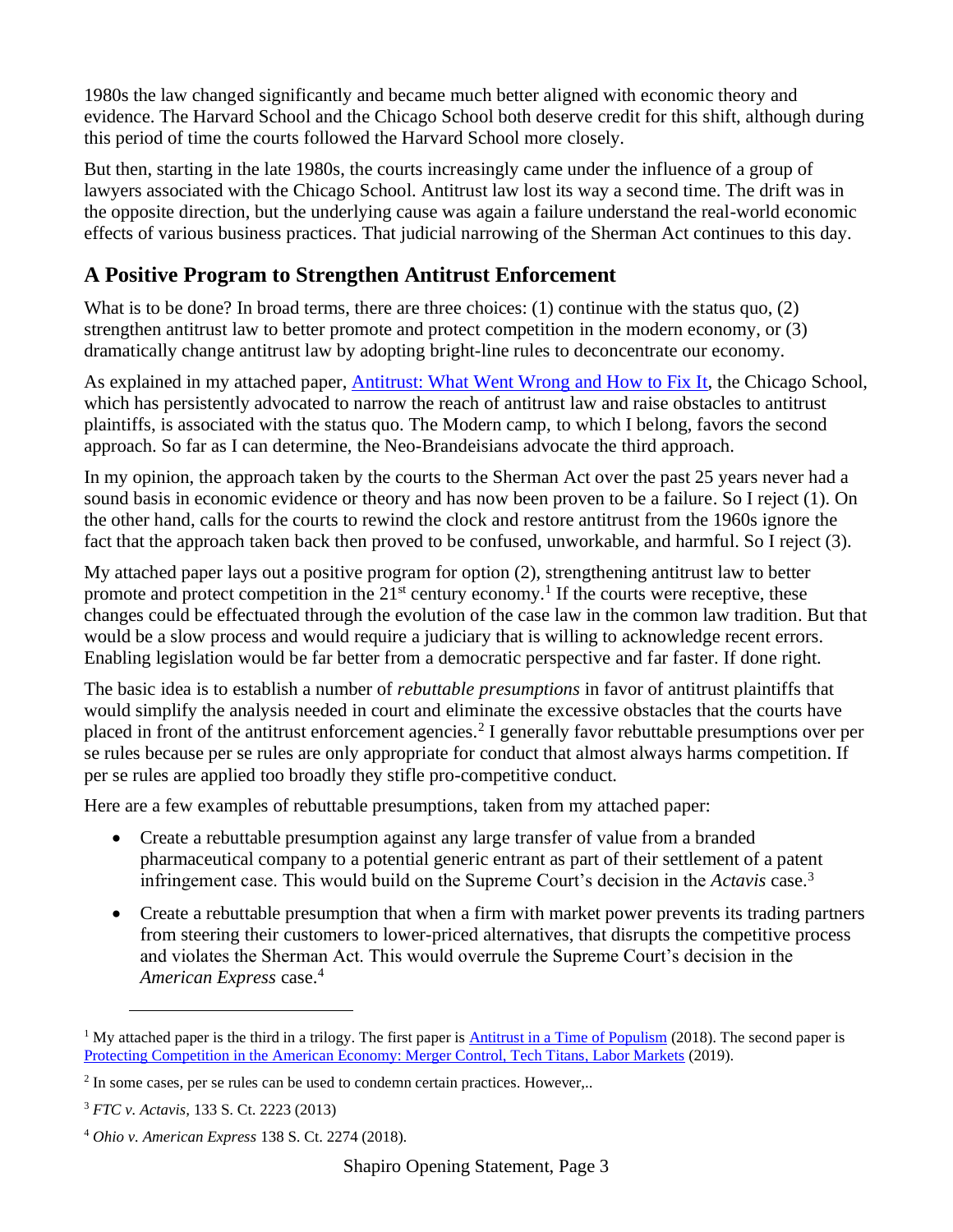- Create a rebuttable presumption that if a dominant firm imposes costs on its customers when they purchase from the dominant firm's rivals, that disrupts the competitive process and violates the Sherman Act. This would overrule the Ninth Circuit's decision in the *Qualcomm* case.<sup>5</sup>
- Create a rebuttable presumption that if a dominant firm requires its customers to deal with it exclusively, that disrupts the competitive process and violates the Sherman Act.
- Create a rebuttable presumption that if a dominant firm acquires a significant actual or potential rival, that may substantially lessen competition and violates the Clayton Act.
- Create a rebuttable presumption that if a dominant firm sacrifices profits by pricing below incremental cost, that such pricing is predatory and violates the Sherman Act. This would overrule the Supreme Court's decision in the Brooke Group case.<sup>6</sup>
- Allow the government to successfully challenge a horizontal merger based on direct evidence of competition between the two merging firms without the necessity of defining a relevant market.
- Clarify that, in horizontal merger cases where the government has established its prima facie case that the merger may substantially lessen competition, clear and convincing evidence is required to rebut that presumption.

The evidence required to rebut these presumptions will vary from one practice to another. For example, a dominant firm might defend below-cost pricing by pointing out that selling one product below cost generates profit margins on a complementary product, so it was not actually losing money on the sales in question. That defense could apply if the dominant firm is offering a free service to consumers to generate advertising revenue or selling a piece of durable equipment to generate profitable aftermarket sales of parts and service. My point is that the burden would rest on the dominant firm to explain why it is sacrificing profits by pricing below cost, not on the plaintiff to prove that entry barriers are sufficiently high that recoupment will be possible in the future.

My recent paper with Nancy Rose, [What Next for the Horizontal Merger Guidelines?,](https://faculty.haas.berkeley.edu/shapiro/updatingHMGs.pdf) explains how the DOJ and the FTC can strengthen merger enforcement in a manner that is well grounded in recent economic evidence, supported by economic theory, and consistent with the evolving case law.

#### **Implications for Small Business**

With these principles in mind, let me turn specifically to the implications for small and mid-sized businesses, which I will refer to as SMBs.

Competition policy, done right, is neutral with respect to firm size. Smaller firms should not be disadvantaged, but nor should they be favored. By way of contrast, competition policy is *not* neutral with respect to market power. Protecting competition means limiting how a firm with market power can use that power, and protecting competition means preventing firms from colluding to exercise market power or merging to enhance their market power. Naturally, these restrictions on the behavior firms with market power tend to fall more heavily on larger firms.

I do not envy the position many SMB owners find themselves in these days. Starting and running a small business has never been easy, and the disruptions caused by the pandemic have made things harder than ever for many SMB owners and for their employees. I commend Congress for providing substantial support to many SMBs in the two years since the pandemic gravely disrupted our economy.

<sup>5</sup> *FTC v. Qualcomm Inc.,* 969 F.3d 974 (9th Cir. 2020).

<sup>6</sup> *Brooke Group vs. Brown & Williamson*, 509 U.S. 209 (1993).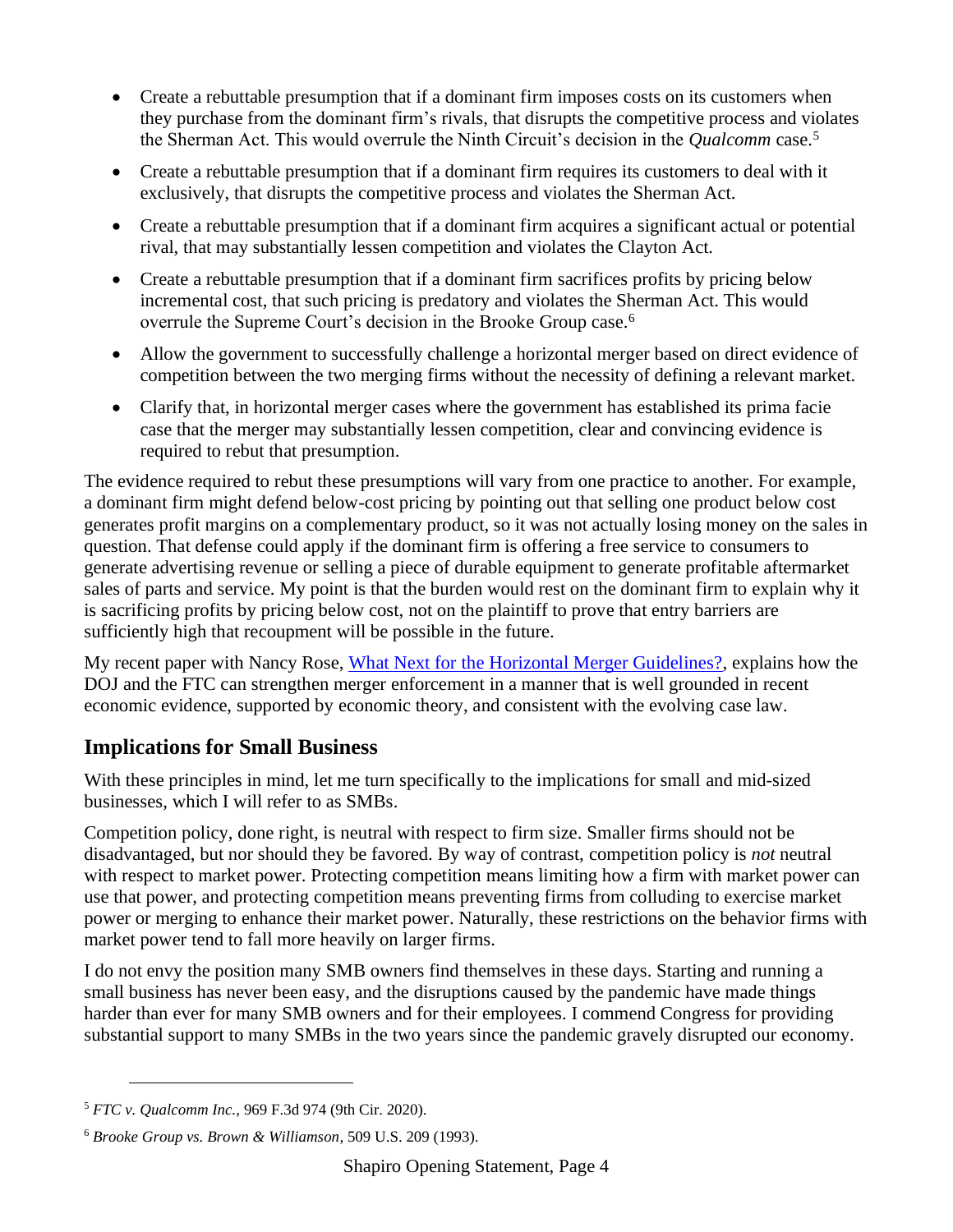However, our commitment to competition should not flag during tough times. We made that mistake back in the 1930s by allowing many firms to collude under the National Industrial Recovery Act. That prolonged the Great Depression.<sup>7</sup> I do not support antitrust exemptions for smaller firms to collude.

The truth is, SMBs in many sectors of our economy face formidable competition from larger businesses. The economic evidence shows that much of the growing share of economic activity accounted for by large businesses likely results from highly efficient "superstar" firms growing at the expense of other firms.<sup>8</sup> That competitive process has been fueled by massive advances in information technology, the growing importance of intangible assets, and globalization.<sup>9</sup> Consistent with this, increases in concentration at the national level have in many cases been associated with decreases in concentration in more local geographies and at the level of relevant antitrust product markets.<sup>10</sup>

While it may be tempting for this Committee to take actions to shield SMBs from competition from larger firms that may have lower costs or other competitive advantages, that would not be consistent with promoting and protecting competition. Instead, I encourage the committee to consider actions in three areas of antitrust: (1) enabling SMBs to cooperate so they can compete more effectively against larger firms; (2) preventing dominant firms from engaging in exclusionary conduct directed at SMBs, and (3) preventing anti-competitive mergers that harm SMBs by reducing their options for acquiring customers or distributing their products and services.

Regarding (1), the Supreme Court's decision in the *Topco* case provides an cautionary tale of how antitrust law can mistakenly disfavor SMBs.<sup>11</sup> Topco was a cooperative association of small and medium-sized regional supermarket chains. These chains formed Topco to develop a private label products so they could compete more effectively against larger national and regional chains. Under their agreement, Topco members had the exclusive rights to sell Topco-branded products in their assigned areas. The evidence clearly showed that this arrangement promoted competition and benefitted consumers, but the Supreme Court struck it down as a per se violation of Section 1 of the Sherman Act. A better approach – for competition, for consumers, and for SMBs – would be the following:

**Rebuttable Presumption in Favor of Cooperation Among Small Businesses**: If a group of businesses agree to cooperate to better serve their customers by replicating what their larger rivals do internally, that is presumptively pro-competitive.

Regarding (2), see my discussion above about establishing rebuttable presumptions against exclusionary conduct by dominant firms. SMBs may be especially vulnerable to conduct such as predatory pricing or exclusive dealing simply because they are not as well capitalized. Young, innovative firms also may be especially vulnerable. That is particularly worrisome as they can grow into disruptive forces that erode to power of entrenched incumbent firms, delivering substantial benefits to the public along the way.

<sup>&</sup>lt;sup>7</sup> See my May 2009 speech, Competition Policy [in Distressed Industries,](https://faculty.haas.berkeley.edu/shapiro/distressed.pdf) when I was at the DOJ during the Great Recession.

<sup>8</sup> *E.g.,* David Autor, David Dorn, Lawrence Katz, Christina Patterson, and John Van Reenen, *[The Fall of the Labor Share and](https://academic.oup.com/qje/article/135/2/645/5721266)  [the Rise of Superstar Firms](https://academic.oup.com/qje/article/135/2/645/5721266)*, 135 Q.J. ECON. 645 (2020). John Van Reenen, *[Increasing Differences Between Firms: Market](https://cep.lse.ac.uk/pubs/download/dp1576.pdf)  [Power and the Macroeconomy](https://cep.lse.ac.uk/pubs/download/dp1576.pdf)*, (Ctr. for Econ. Performance Discussion Paper No. 1576, 2018).

<sup>9</sup> *E.g*., Nicolas Crouzet and Janice Eberly, *[Understanding Weak Capital Investment: the Role of Market Concentration and](https://www.nber.org/papers/w25869)  [Intangibles](https://www.nber.org/papers/w25869)* (NBER Working Paper No. 25869, 2019).

<sup>10</sup> C. Lanier Benkard, Ali Yurukoglu, and Anthony Zhang, *[Concentration in Product Markets](https://www.nber.org/papers/w28745)* (NBER Working Paper No. 28745, April 2021) (median concentration levels in consumer products have declined since the mid-1990s, reflecting modest declines in concentration for the most highly concentrated product markets at the start of that period); Esteban Rossi-Hansberg, Pierre-Daniel Sarte, and Nicholas Trachter, *[Diverging Trends in National and Local Concentration](https://www.journals.uchicago.edu/doi/abs/10.1086/712317)*, 35 NBER MACROECONOMICS ANNUAL 115 (2020) (showing declines in concentration measured at the local level across most sectors).

<sup>11</sup> *United States vs. Topco Associates*, 405 U.S. 596 (1972).